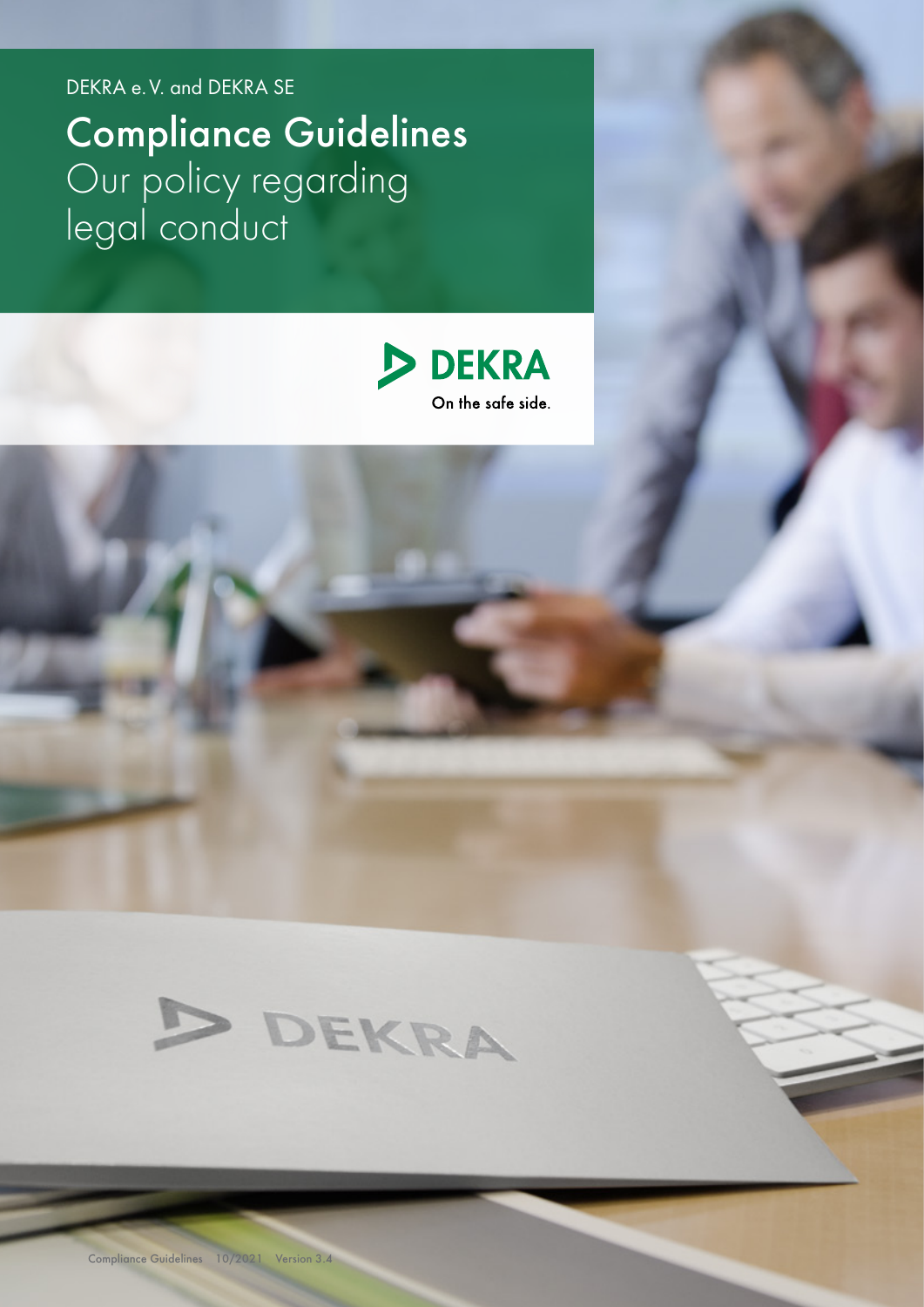Dear colleagues,

It is our purpose to make the world a safer place. To achieve that mission, DEKRA relies on the trust and the confidence of our members, clients and society. The central factor is the performance and the integrity of each of us.

This confidence depends to a large extent on how we all conduct ourselves as employees and executives of the DEKRA Group no matter where we are located.

Our core task is centered on the common wish for safety. Our neutrality, reliability and integrity and our global commitment to conducting only "clean" business allow us to meet that goal.

As well as constituting binding minimum standards, our DEKRA Compliance Guidelines provide orientation for all of us when it comes to complying with laws, legal standards and ethical principles on all continents.

We are all ambassadors for DEKRA, both internally and externally. This is why it is important that we work together to realize our principles of conduct systematically and responsibly, as this is the only way to appropriately meet the goal of ensuring greater safety while maintaining our superb reputation.

The Management Board

Stefan Kölbl

Chairman of the Management Board DEKRA e.V. and DEKRA SE, CEO



Stan Zurkiewicz Member of the Management Board DEKRA SE, COO, Regions and Sales



Wolfgang Linsenmaier

Member of the Management Board DEKRA e.V. and DEKRA SE, CFO, HR, and Organizational Excellence

ane V. N

#### Ulrike Hetzel

Member of the Management Board DEKRA SE, CTO, Services, Innovation, and IT







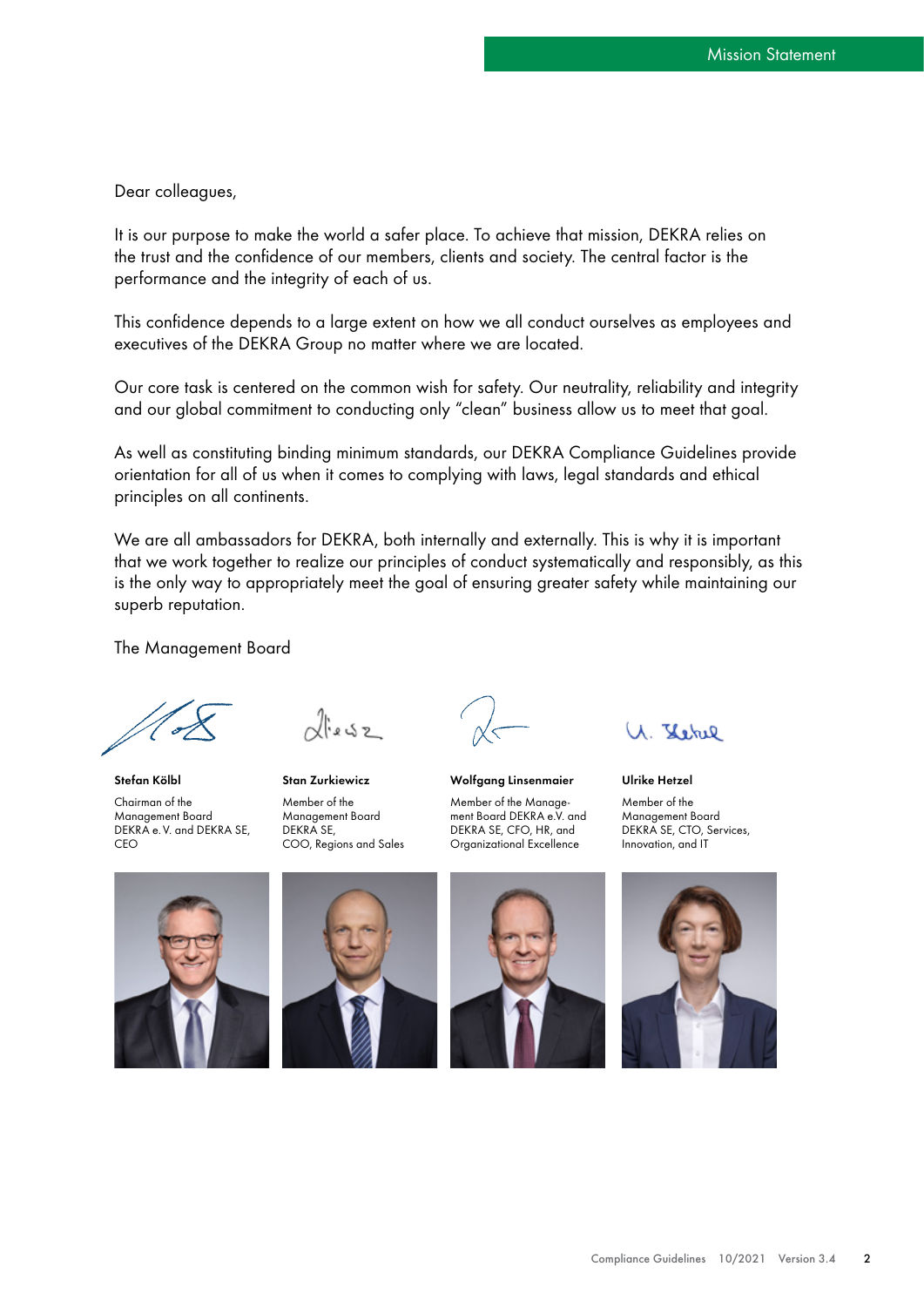| 1            | General conduct guidelines                         |                                                                                                                            | 5                                  |
|--------------|----------------------------------------------------|----------------------------------------------------------------------------------------------------------------------------|------------------------------------|
|              | 1.1<br>1.2<br>1.3<br>1.4                           | Compliance with the law<br>Responsibility for DEKRA's image<br>Respect and integrity<br>Leadership and responsibility      | 5<br>$\sqrt{5}$<br>$\sqrt{5}$<br>6 |
| $\mathbf 2$  | Relations with business partners and third parties |                                                                                                                            | 7                                  |
|              | 2.1<br>2.2<br>2.3<br>2.4<br>2.5                    | Fair competition<br>Offering and granting benefits<br>Requesting and accepting benefits<br>Awarding contracts<br>Donations | 7<br>7<br>7<br>7<br>8              |
| 3            | Avoiding conflicts of interest                     |                                                                                                                            | 9                                  |
|              | 3.1<br>3.2<br>3.3                                  | Ban on competition<br>Holding shares in unlisted companies<br>Activities outside work                                      | 9<br>9<br>9                        |
| 4            |                                                    | Using company equipment                                                                                                    | 10                                 |
| 5            | Handling information                               |                                                                                                                            | 11                                 |
|              | 5.1<br>5.2<br>5.3                                  | Records and reports<br>Confidentiality<br>Data protection and data security                                                | 11<br>11<br>11                     |
| 6            | Environment, safety and health                     |                                                                                                                            | 12                                 |
|              | 6.1<br>6.2                                         | Environment and technical safety<br>Safety at work                                                                         | 12<br>12                           |
| $\mathcal I$ | <b>Managing complaints</b>                         |                                                                                                                            | 13                                 |
| 8            | Implementation and control                         |                                                                                                                            | 14                                 |
|              | Contact                                            |                                                                                                                            | 15                                 |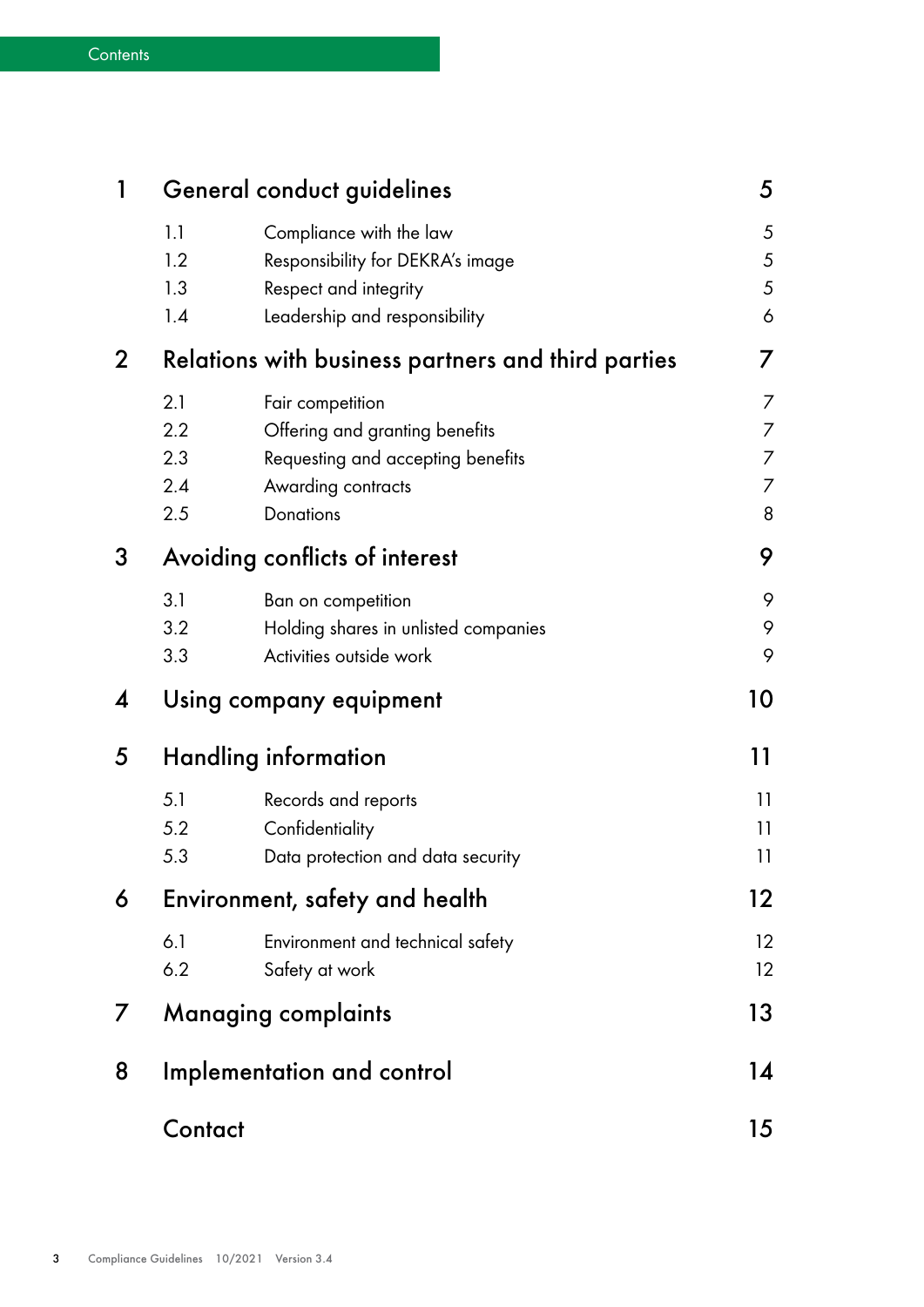"For me, compliance means that I always act in a responsible way, wherever I am."

> Stefan Kölbl, Chairman of the Management Board DEKRA e.V. and DEKRA SE

# 1 General conduct guidelines

### 1.1 Compliance with the law

Compliance with the law and the legal system is a fundamental requirement in our company. All employees must abide by the laws and regulations of the legal system within which they operate. Offenses against the law must be avoided in all circumstances. If an employee breaks the law he or she will face disciplinary proceedings for violating the terms of their contract of employment, independently of the sanctions imposed by law.

### 1.2 Responsibility for DEKRA's image

Every one of us plays a significant part in upholding DEKRA's image through our appearance, our actions and our conduct. All employees are required to be aware of, and to uphold, DEKRA's image in society at large.

### 1.3 Respect and integrity

We respect the personal dignity, privacy and individual rights of all people, regardless of gender, nationality, culture, religion or skin color. We do not tolerate any discrimination or any sexual or other personal harassment or offence. We are reliable partners and we only make promises that we can keep. These principles apply both to our internal collaboration and to our conduct towards external partners.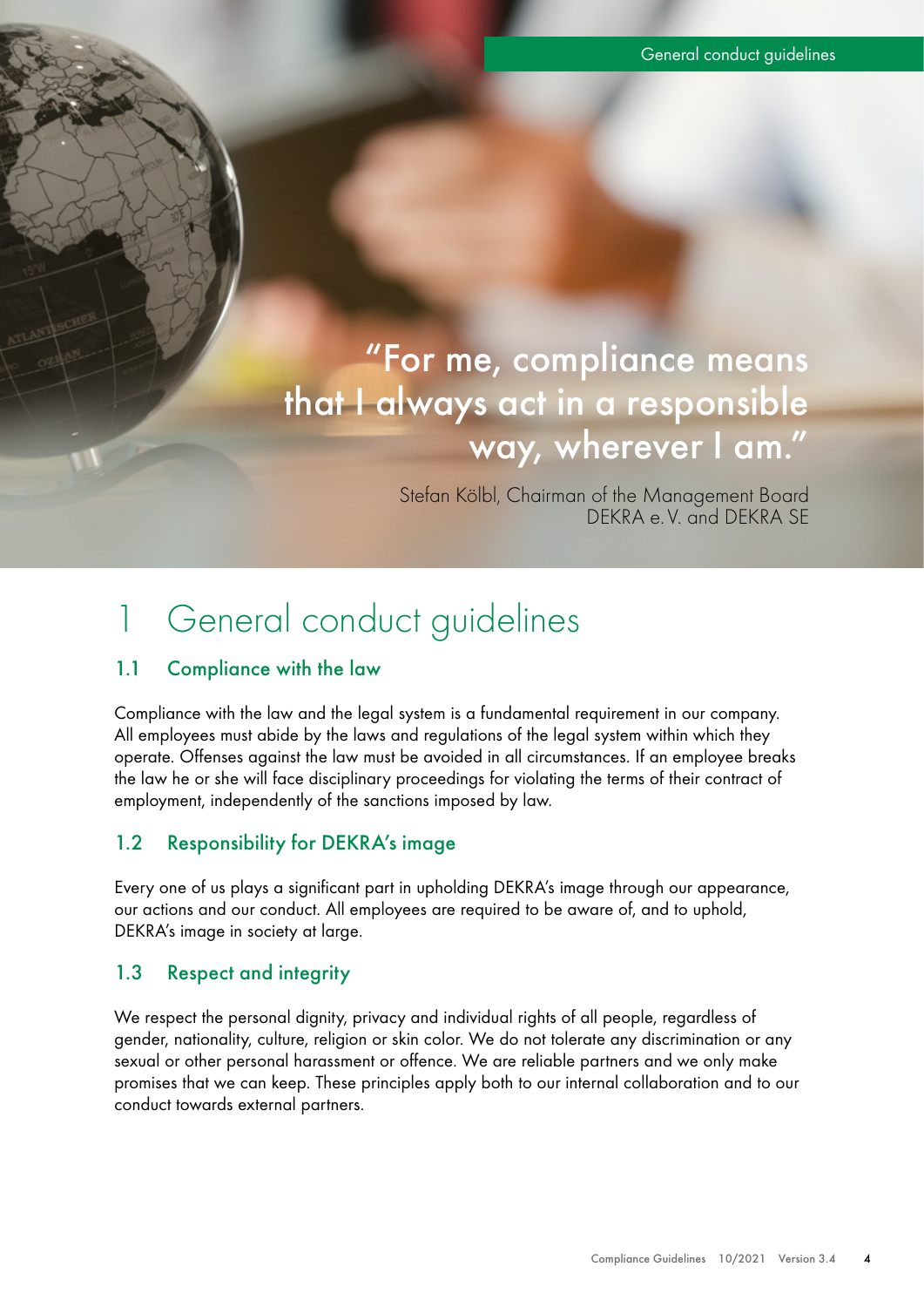### 1.4 Leadership and responsibility

All managers are responsible for the employees under their care. Managers should set an outstanding example in terms of personal conduct, performance, openness and social skills. They should set clear, ambitious and realistic goals, and they should lead with trust, allowing employees as much autonomy and freedom as possible. They should be available to employees to discuss both professional and personal concerns.

Every manager has organizational and supervisory duties to fulfill and is responsible for ensuring that no infringements of the law occur within their sphere of responsibility that might have been prevented or hindered by appropriate supervision. Even when individual tasks are delegated the manager retains this responsibility.

All managers must observe the following rules in particular:

- Managers must select employees carefully, ensuring that they have the appropriate personal qualities and specialist expertise. This duty of care increases with the importance of the role the employee has to fulfill.
- Managers must allocate tasks precisely, fully and definitively, especially regarding compliance with legal requirements.
- Managers must ensure that compliance with legal requirements is monitored on an ongoing basis.
- Managers must clearly inform employees that breaking the law is unacceptable and will entail disciplinary proceedings.

# "Our compliance guidelines determine the framework for our day-to-day actions and thus ensure our safety."

Wolfgang Linsenmaier, Member of the Management Board DEKRA SE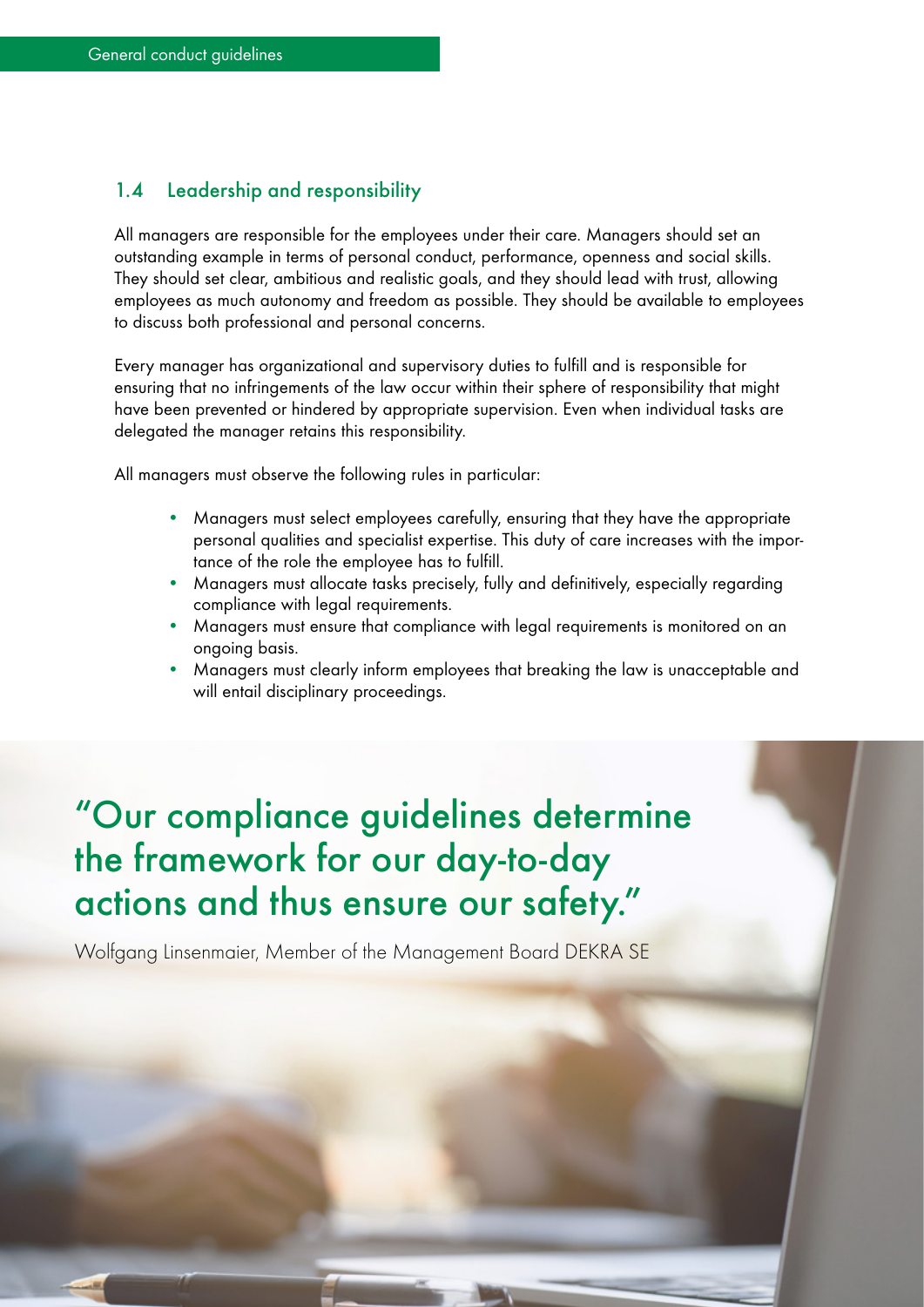# 2 Relations with business partners and third parties

#### 2.1 Fair competition

Businesses may only grow and develop on a basis of fair competitive practices. The requirement of integrity also applies to the competition for market share. Every employee is duty-bound to observe the rules of fair competition. In individual cases it can be difficult to assess the position relating to anti-trust and competition laws. In cases of doubt the Chief Compliance Officer should be called in to provide guidance on the individual case.

### 2.2 Offering and granting benefits

We compete for contracts on the basis of the quality and price of our innovative services. No employee may offer or grant unjustified benefits connected with business activities – directly or indirectly – in the form either of cash payments or of other benefits. Promotional gifts should be carefully selected so as to ensure that no impression of dishonesty or impropriety is created. In cases of doubt the recipient should be asked to obtain prior permission to accept the gift from his/her superior. Gifts may not be offered to civil servants or other officials in any circumstances. Employees negotiating contracts with consultants, agents and similar third parties should ensure that these contracts do not offer or grant unjustified benefits.

#### 2.3 Requesting and accepting benefits

Employees may not use their professional position to request, accept, procure or be promised benefits.

#### 2.4 Awarding contracts

Employees responsible for awarding contracts must observe the following rules in particular:

- Employees must declare any potential conflict between personal interests and the performance of their professional duties to their superior.
- Employees should not discriminate unfairly for or against suppliers who are competing for contracts.
- Invitations from business partners may only be accepted when the occasion and scope of the invitation are appropriate and when declining the invitation would be considered impolite.
- No employee may enter into private contracts with companies with whom they have business dealings if they may gain a personal advantage as a result of doing so. This applies in particular where the employee exerts direct or indirect influence, or can exert such influence, on awarding contracts to the same firm for DEKRA SE or another group company.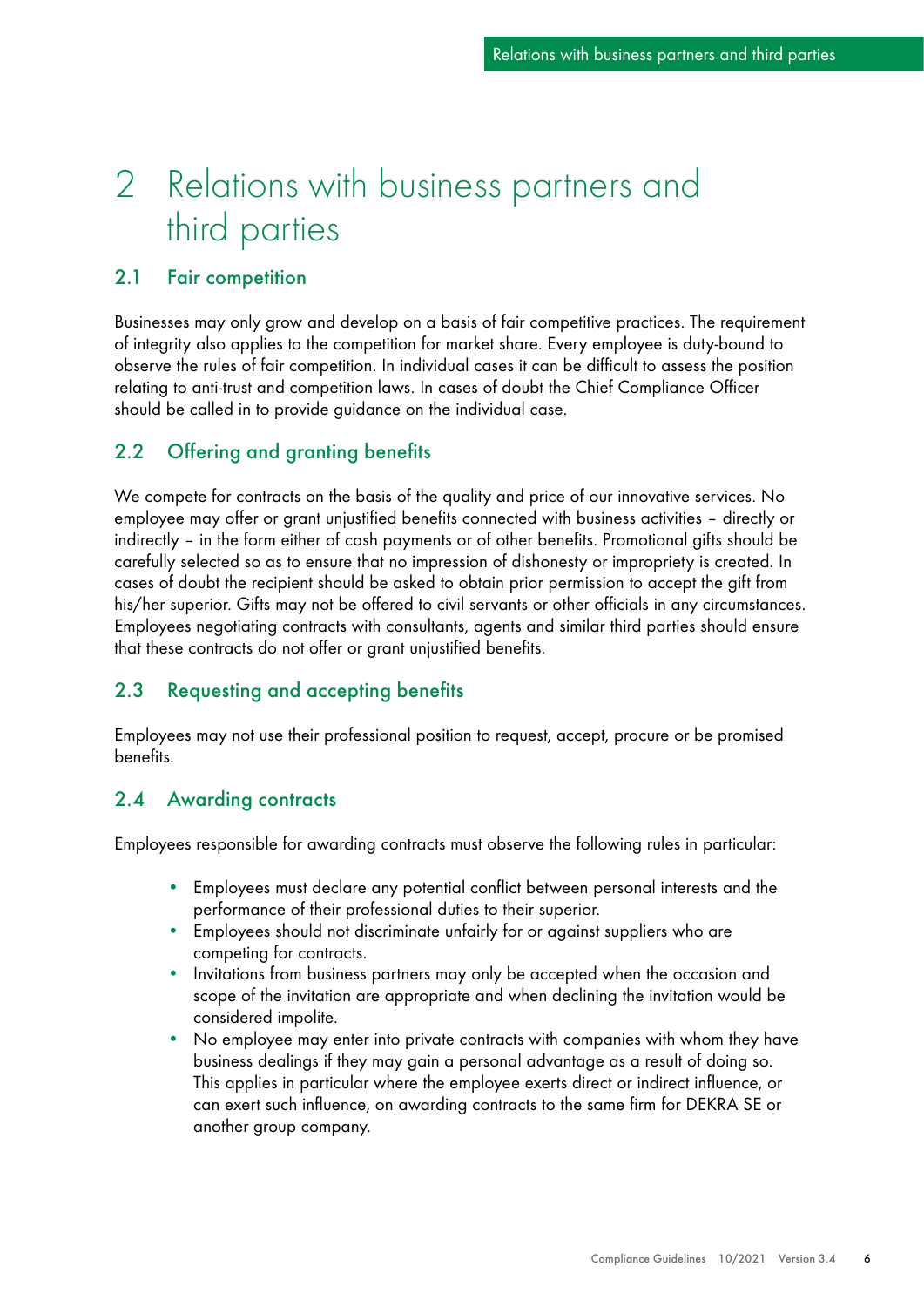#### 2.5 Donations

DEKRA is aware of its social responsibility and so makes donations of money and goods for education and science, for art and culture and for social purposes. The company receives requests for donations from a wide variety of organizations, institutions and groups.

The following rules apply to making donations:

- Requests for donations from private individuals should be refused in all cases.
- Payments into private accounts are not permitted.
- Donations should never be granted to persons or organizations that may be detrimental to the company's reputation.
- The donation must be transparent. The recipient of the donation and the specific use by the recipient must be clearly identified. The reason for the donation and the purpose for which the donation will be used must be accountable at all times.
- Donations should be tax-deductible.

"As an independent 3rd party, the main value which we offer to the market is trust. Integrity and compliance are the very foundations of that trust."

Stan Zurkiewicz, Member of the Management Board DEKRA SE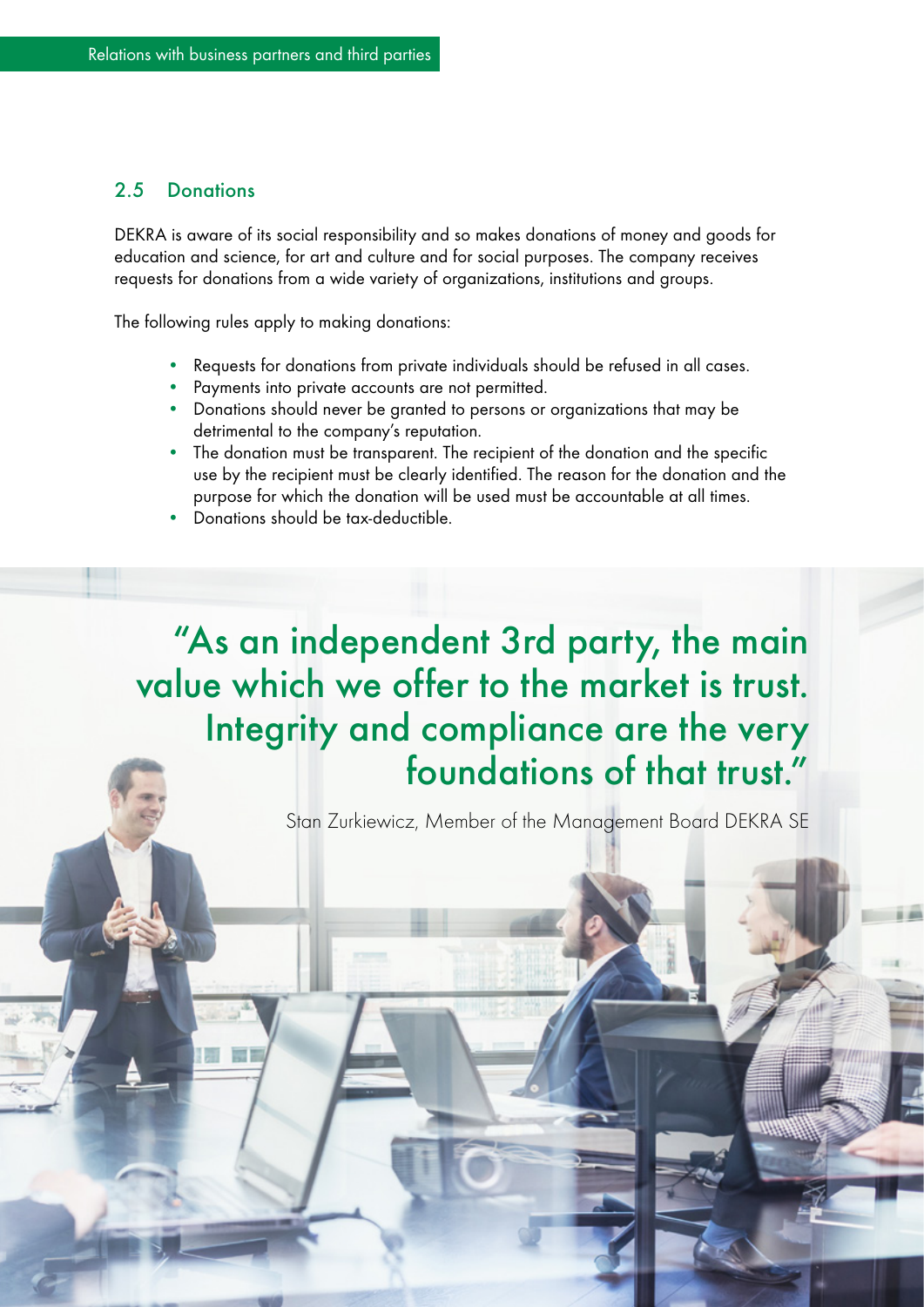# 3 Avoiding conflicts of interest

The company considers it important that its employees not encounter conflicts of interest or loyalty in the conduct of their professional activities. Such conflicts can arise if an employee works for or has shares in another company. The following rules therefore apply to us all.

### 3.1 Ban on competition

Running a business that is fully or partly in competition with DEKRA SE or its group companies is prohibited.

#### 3.2 Holding shares in unlisted companies

Employees are not permitted to hold shares – directly or indirectly – in unlisted companies that are fully or partly in competition with DEKRA SE or its group companies.

### 3.3 Activities outside work

If employees wish to take on other paid employment they must notify their manager in advance in writing. The additional employment may be forbidden if it has a detrimental effect on the employee's working performance, or conflicts with their duties to the company, or if it might lead to a conflict of interests. The exceptions are occasional writing activities, lectures and similar occasional activities.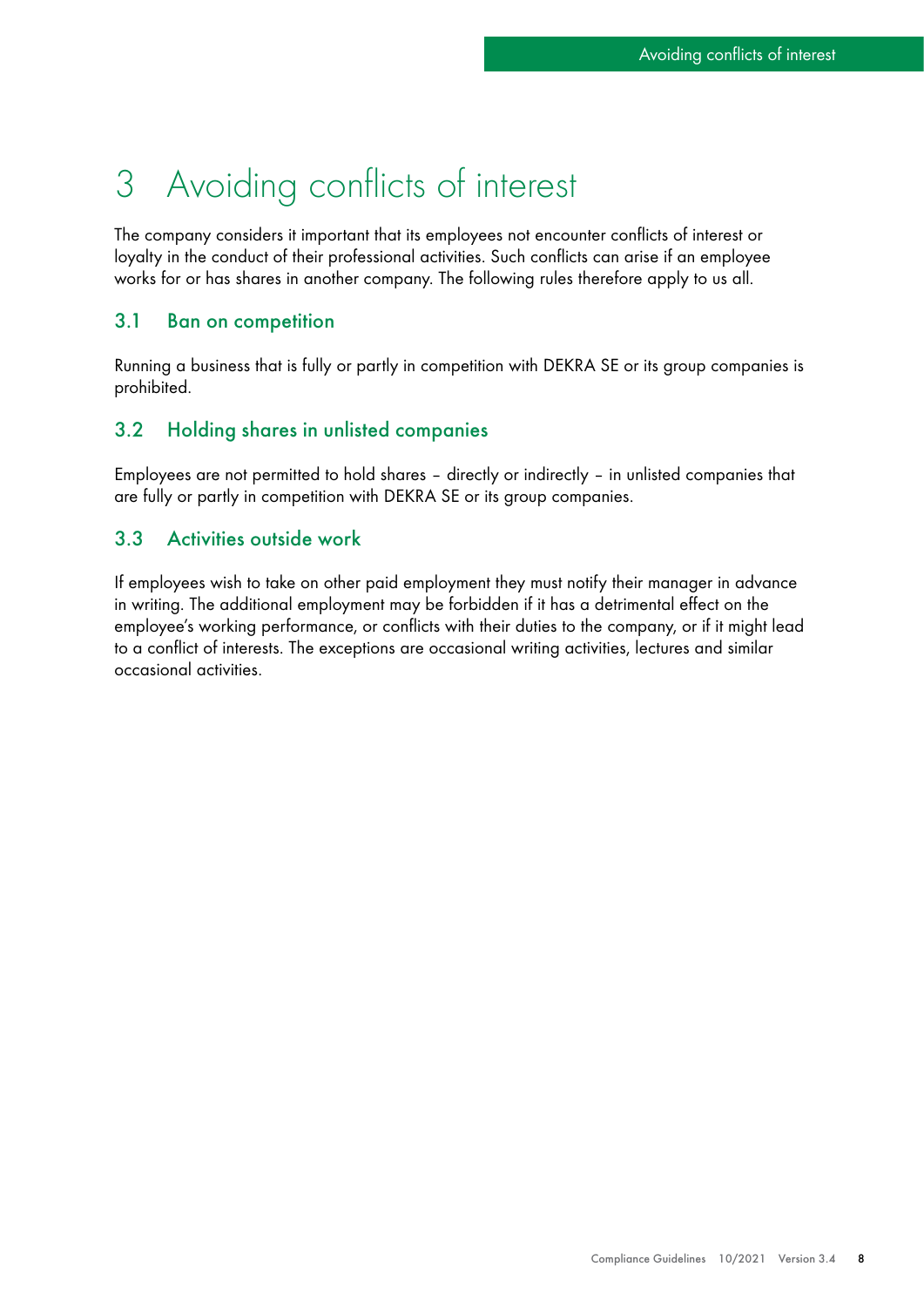

# 4 Using company equipment

The installations and equipment in offices and workshops (e.g. telephone, photocopier, PC including software and Internet/intranet, machines, tools) may be used only within the framework of the applicable works agreements and internal regulations. In no case may information be downloaded or transmitted that incites racial hatred or glorifies violence or other punishable acts or whose content is sexually offensive in the relevant cultural context.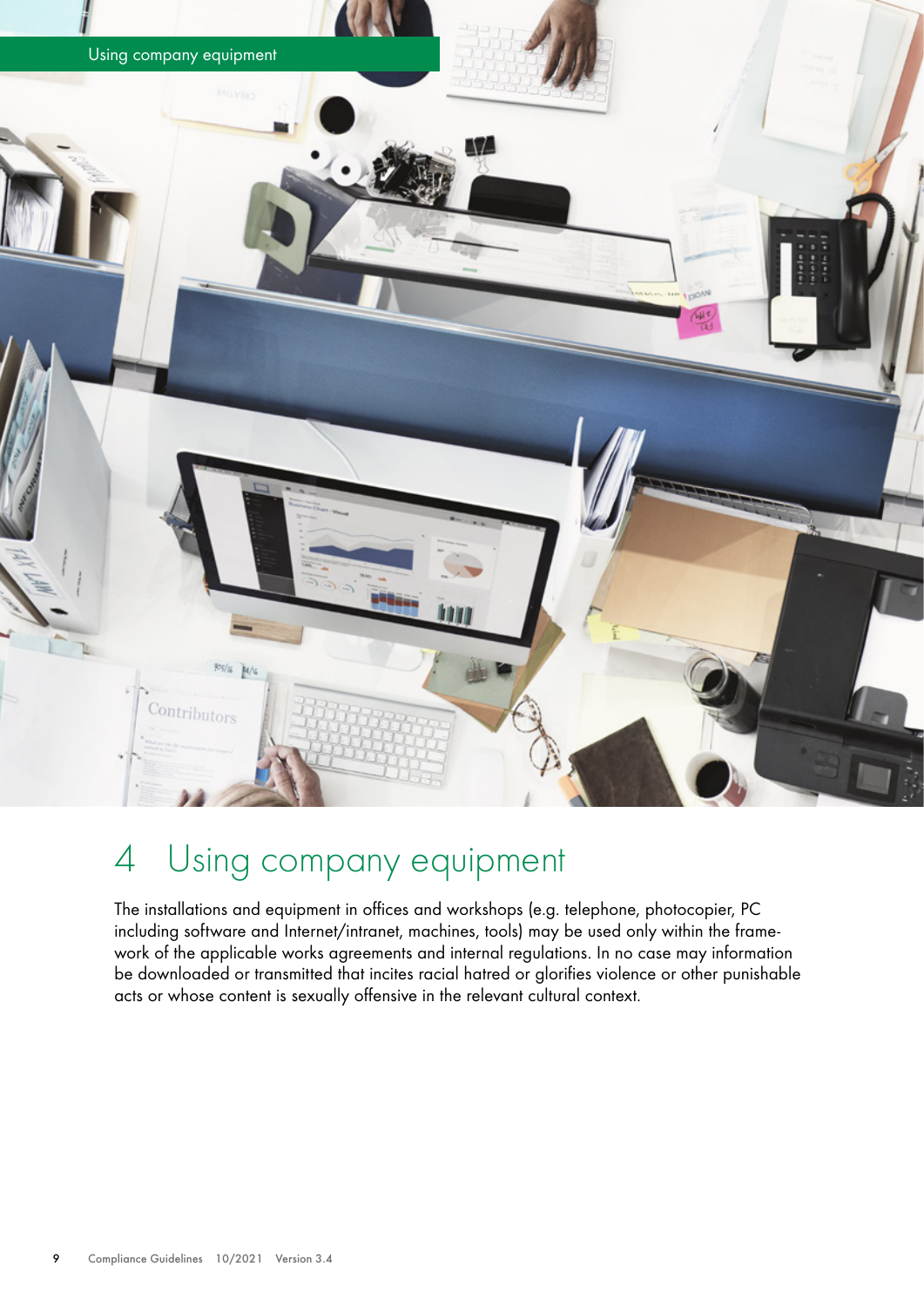# 5 Handling information

### 5.1 Records and reports

Accurate and truthful reporting is part of open and effective cooperation. The same equally applies to the relationship with employees, customers, business partners, the general public and all state organizations.

All records and reports that are produced internally or communicated externally must be accurate and truthful. In accordance with proper accounting principles, data records and other reports must always be complete, accurate, timely and system-compatible. The requirement of truthful reporting also applies in particular to expense accounts.

### 5.2 Confidentiality

Confidentiality must be maintained regarding internal company matters that have not been made public. This includes details relating to the organization of the company and its facilities, for example, as well as business, production, research and development transactions and internal accounting figures.

### 5.3 Data protection and data security

Access to the intranet and the Internet, the global exchange of information and dialogue, electronic transactions – all play a key role in the effectiveness of each individual and for the success of the business as a whole. However, the benefits of electronic communication also entail risks in terms of personal rights and data security. Effective protection against these risks is an important aspect of IT management, management responsibilities and the conduct of individual employees.

Personal data may only be compiled, processed or used insofar as this is necessary for clearly defined and legitimate purposes. High standards must be maintained in terms of data quality and technical protection against unauthorized access. The use of personal data must be transparent for those affected, upholding their rights to information and amendment and to challenge, block or delete the information as necessary.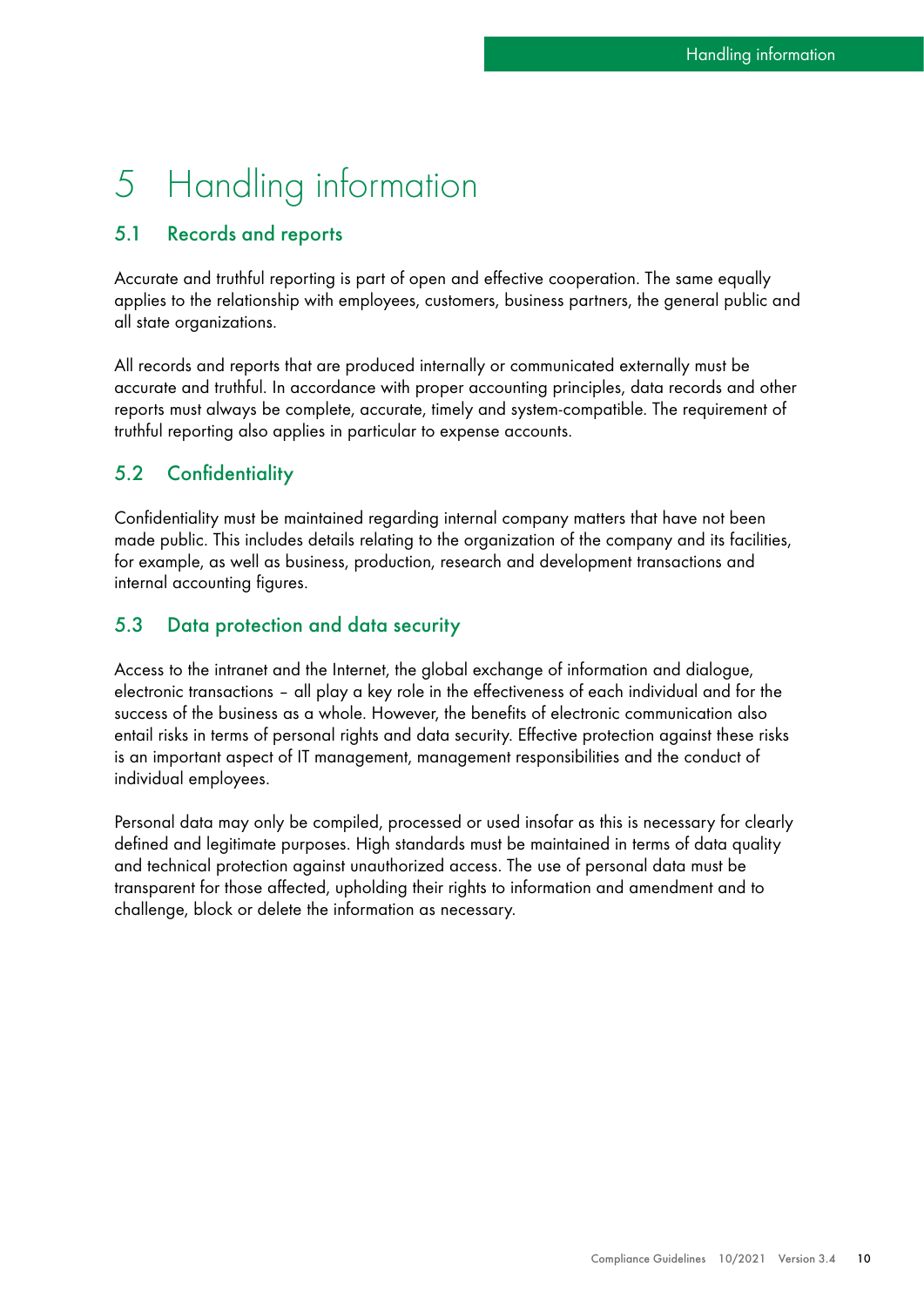

# 6 Environment, safety and health

### 6.1 Environment and technical safety

Protecting the environment and preserving its natural resources are high-priority goals for the group. Environment-friendly design, technical safety and health protection are fundamental parameters in our work.

Every employee at his or her workplace must contribute to achieving exemplary performance in these areas.

### 6.2 Safety at work

Our responsibility towards employees and colleagues calls for optimum accident prevention measures. This applies both to the technical design of workplaces, facilities and processes and to safety management and personal conduct in our day-to-day work. The working environment must be designed in line with health and safety standards.

All employees must maintain a constant awareness of safety at work.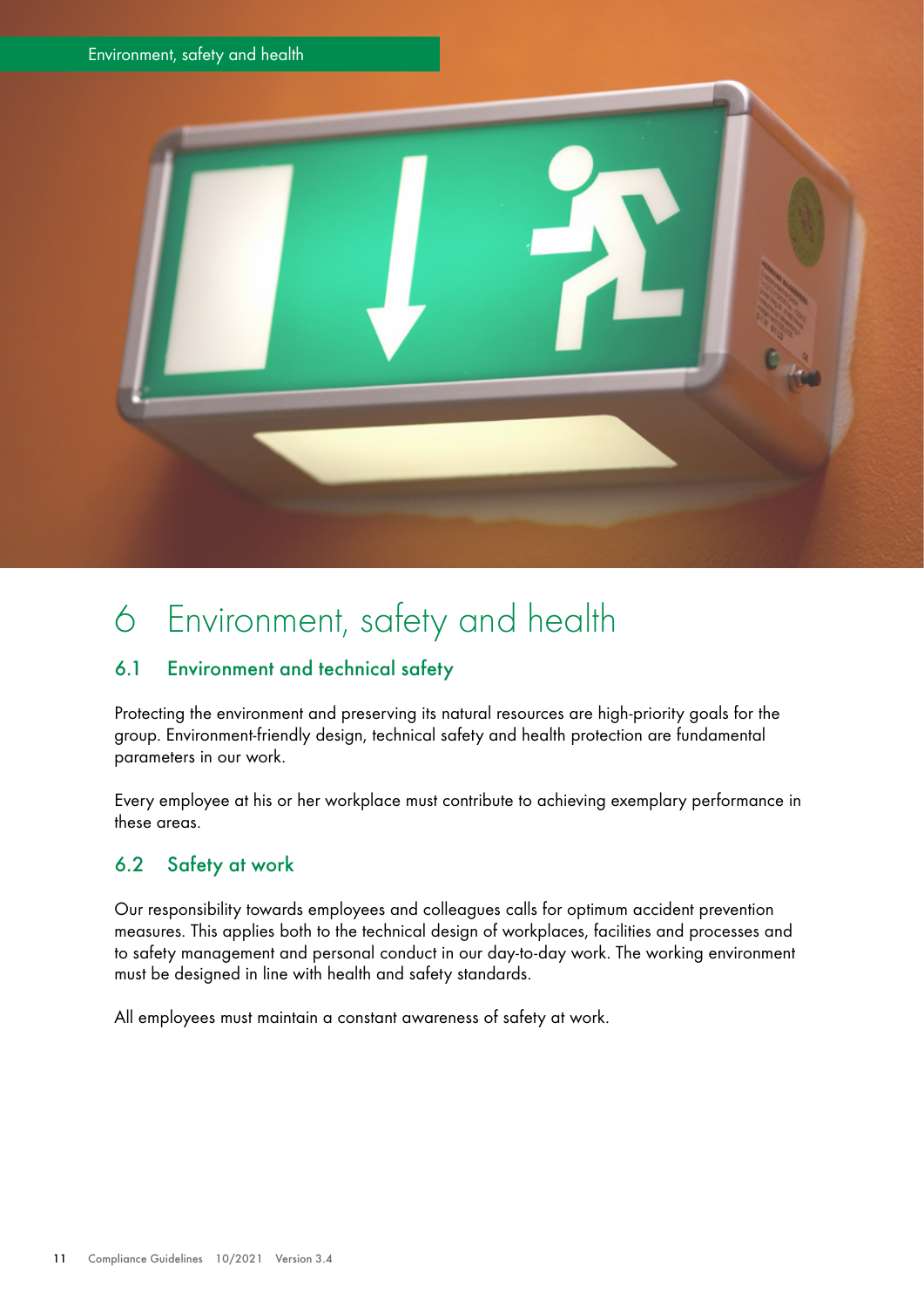**P DEKRA** 

# 7 Managing complaints

Any employee can lodge a personal complaint, or report a suspected violation of the Compliance Guidelines, with their superior, with the Chief Compliance Officer or with another designated person or office. The matter will then be thoroughly investigated and the necessary measures will be taken as appropriate. All documents will be held in confidence.

"Safety begins with compliance. Following a certain set of rules is a fundamental part of our business. There, at DEKRA it is not negotiable to comply with our policies, standards and regulations, and we should all be role models in this matter."

Ulrike Hetzel, Member of the Management Board DEKRA SE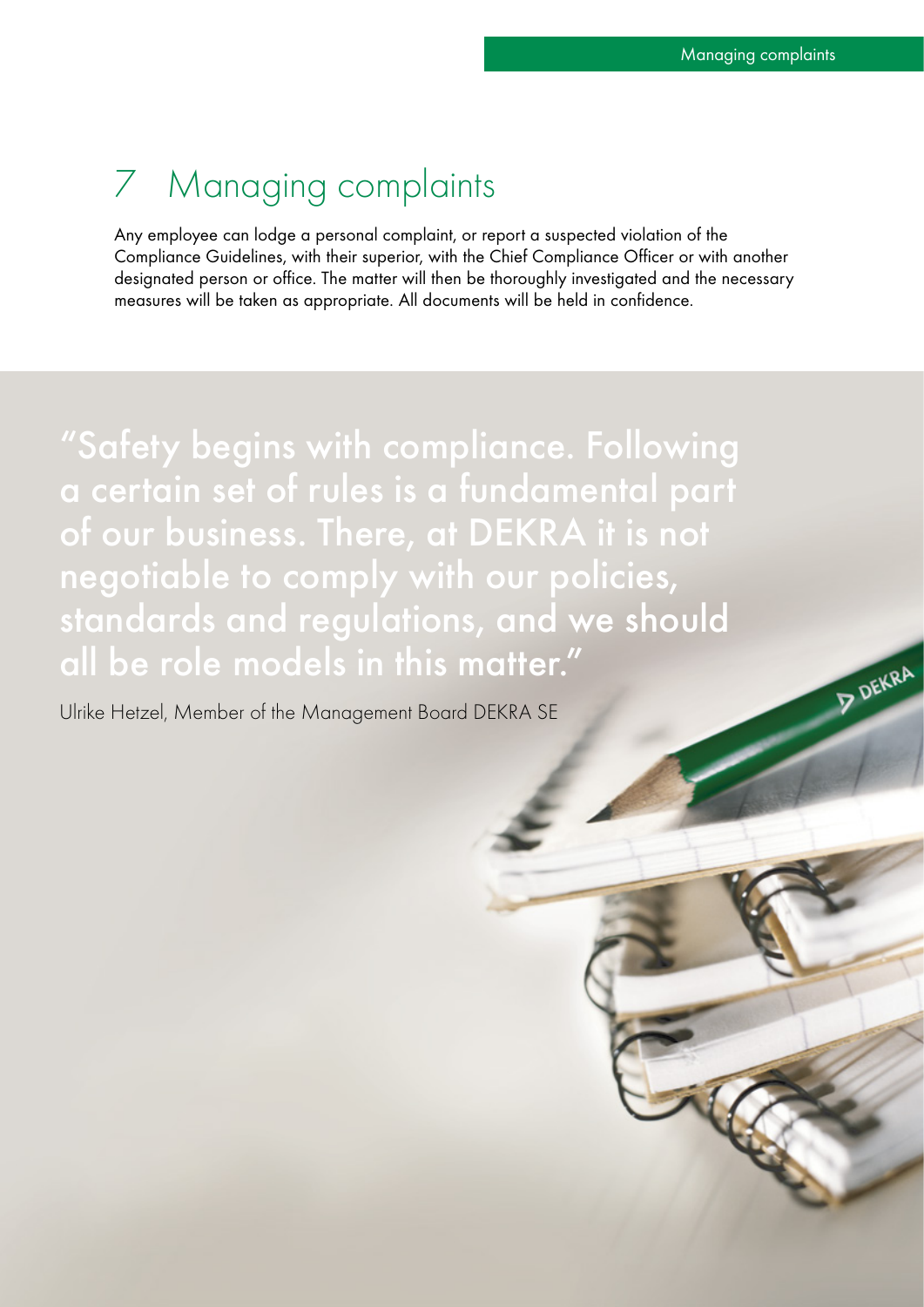# 8 Implementation and control

The Management of DEKRA and its group companies works actively to promote knowledge and awareness of the Compliance Guidelines and ensures that they are implemented on an ongoing basis.

DEKRA has set up a group-wide Compliance Organization for this purpose, headed by the Chief Compliance Officer. The Chief Compliance Officer is responsible for developing, implementing, documenting and updating the compliance system and for monitoring it on a regular basis. He or she ensures that appropriate information and training is provided for employees and is available to advise all employees on specific issues relating to the Compliance Guidelines, offering ongoing support to all employees in dealing with ethical and legal challenges arising during their day-to-day work.

Compliance with the law and observance of the Compliance Guidelines must be monitored regularly in all group companies worldwide. This must be undertaken in accordance with the relevant national procedures and legal requirements.

DEKRA's internal audit team conducts regular checks to ensure that the Compliance Guidelines are properly implemented across all divisions and geographic regions and to ascertain whether there is any evidence of non-compliance.